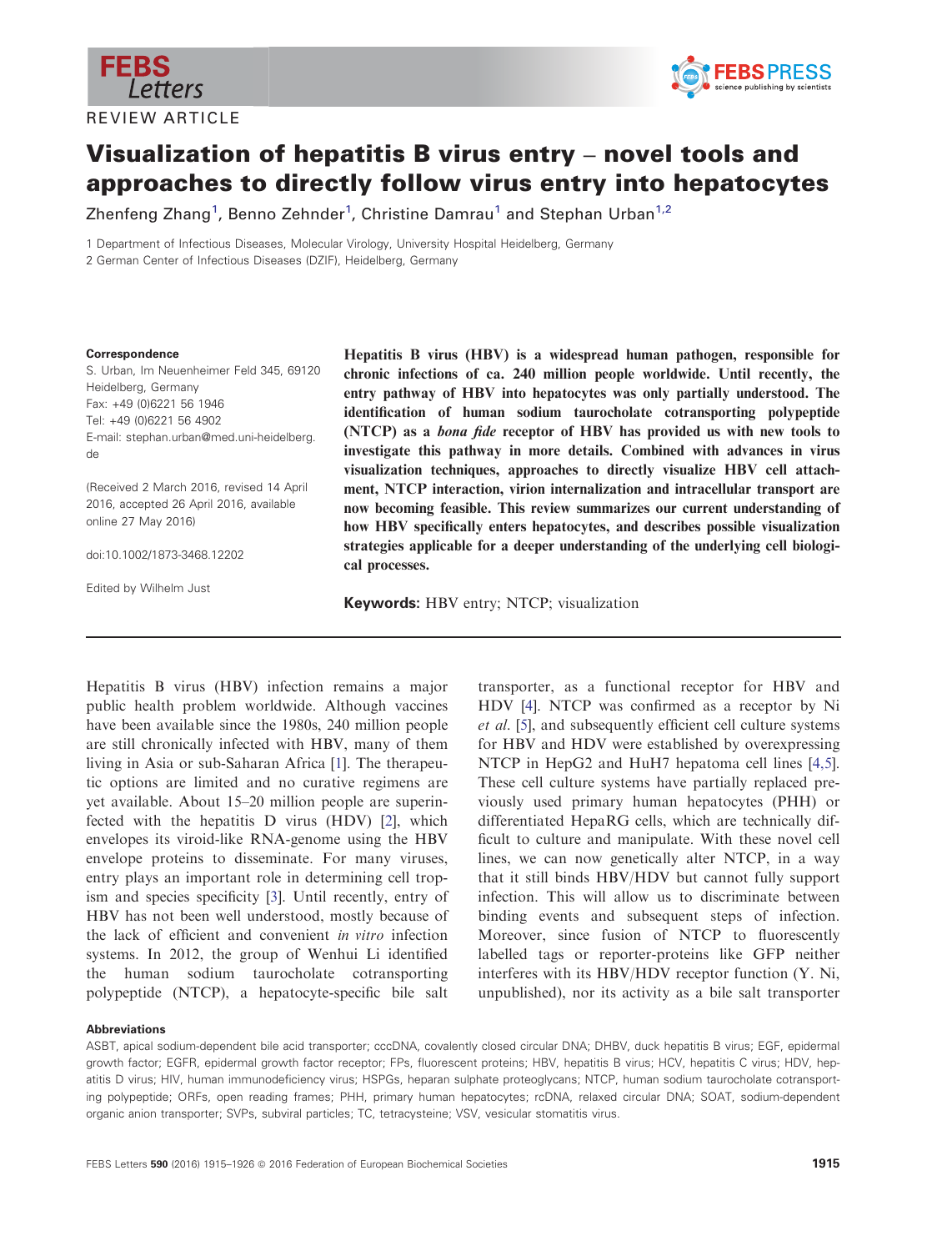[\[6,7](#page-8-0)], labelled NTCP can be used for visualization purposes.

During the past years, advances in fluorescence labelling techniques of viral particles and peptidic ligands have been achieved. In addition, fluorescence microscopy with high sensitivity and spatiotemporal resolution has evolved as a powerful tool to unveil and follow single virus particles during entry. Many fluorophores like fluorescent proteins (FPs) and chemical dyes are available, and multiple labelling strategies have been developed. Such techniques have been successfully applied to study the entry of viruses such as human immunodeficiency virus (HIV) and influenza virus [[8,9\]](#page-8-0). For several reasons, it is difficult to apply these techniques for HBV. Firstly, HBV has a small and tightly organized genome, where nearly every nucleotide is protein encoding with heavily overlapping open reading frames (ORFs) [\[10\]](#page-8-0) (Fig. [1](#page-2-0)B). Furthermore a size limitation of 3.5 kb [\[11,12\]](#page-8-0), which restricts the direct incorporation of marker genes into the HBV genome, has been described. Secondly, the purification of HB virions is challenging because of the presence of a huge excess (up to 10 000-fold) of so-called subviral particles (SVPs), which do not contain HBV genomes. Although several reports attempted to fluorescently label HBV and its SVPs [[13](#page-8-0)–[18\]](#page-8-0), more investigations are needed to optimize the labelling strategies and develop methods that allow separation of virions from SVPs. Due to these restrictions, approaches aiming at specifically labelling of single amino acids (e.g. by click chemistry) become especially attractive for HBV and the related HDV.

Here, we summarize our current view of HBV entry and describe possible visualization techniques to reveal the mechanism of HBV entry.

## Current understanding of HBV entry mechanism

## Attachment to heparan sulphate proteoglycans as a prerequisite to NTCP interaction

HBV entry into hepatocytes requires low specificity interaction with heparan sulphate proteoglycans (HSPGs), most likely prior to the highly specific NTCP receptor interaction (Fig. [2\)](#page-3-0). This is based on the observation that HBV and HDV infection of NTCP-expressing PHH and HepaRG cells can be completely blocked by heparin and other highly sulphated molecules [[19](#page-8-0)]. Moreover, HepaRG cells, when treated with sodium chlorate, become deficient in HSPG formation and refractory to HBV [[20](#page-8-0)]. HSPG

are abundant on the cell surface and show a large diversity regarding the degree of sulphation. As HBV attachment can be preferentially blocked by highly sulphated inhibitors such as heparin and dextran sulphate, but not by the less sulphated chondroitin sulphate [\[19,21\]](#page-8-0), HBV is thought to preferentially enrich at the highly sulphated HSPGs on hepatocytes and to a lower degree at those expressed on endothelial and dermal cells [\[22\]](#page-8-0). The recent observation of a preference to bind Glypican 5 [\[23](#page-8-0)], which is highly expressed in the liver [\[24\]](#page-8-0), may partly explain the hepatotropism of HBV. Nevertheless, it remains unclear, how the virus efficiently infects chimpanzees in vivo without being unproductively sequestered by nonhepatic cells before reaching the liver. One explanation is the finding that virions exist in two clearly distinct configurations [[25](#page-8-0)], which differ in their capability to bind HSPGs [[26](#page-8-0)]. Binding of HBV to HSPGs on parenchymal liver cells leads to the enrichment of HBV at the cell membrane and triggers high-affinity binding to NTCP [[27](#page-8-0)].

## HBV envelope proteins and specific binding to the NTCP receptor

The HBV and HDV envelopes contain three different proteins called large (L), middle (M) and small (S) surface protein (Fig. [1\)](#page-2-0). The three proteins share the Cterminal S domain, which on its own forms 22 nm spherical subviral particles (spheres). The M protein contains an extra preS2 domain N-terminal to S and the L protein harbours the additional preS1 and preS2 domains [\[3,28\]](#page-7-0). L- and S-proteins contain determinants which are crucial for viral entry of HBV and HDV [\[29\]](#page-8-0). Early studies demonstrated that the preS1 domain of the L protein is required for viral infectivity [[30,31](#page-8-0)]. Consistent with these observations, N-terminally myristoylated peptides containing N-terminal amino acids of the preS1 domain were shown to potently inhibit viral infection of PHH or tupaia hepatocytes or of cultures of differentiated HepaRG cells, likely by targeting a cellular receptor for the virus [\[32](#page-9-0)–34]. A lead compound of such peptides comprising the Nterminal 47 amino acids (Myrcludex B) is presently in clinical development as an entry inhibitor [\[35](#page-9-0)].

Over the past 30 years, a number of host factors have been reported to function as putative HBV receptors. They have been identified mostly by binding assays using HBV particles or recombinant envelope proteins [[3,36](#page-7-0)]. None of these factors have been shown to render nonsusceptible hepatoma cells susceptible to HBV infection. In 2012, Yan et al. [\[4\]](#page-8-0) applied an inhibitory myristoylated preS-peptide for a photo-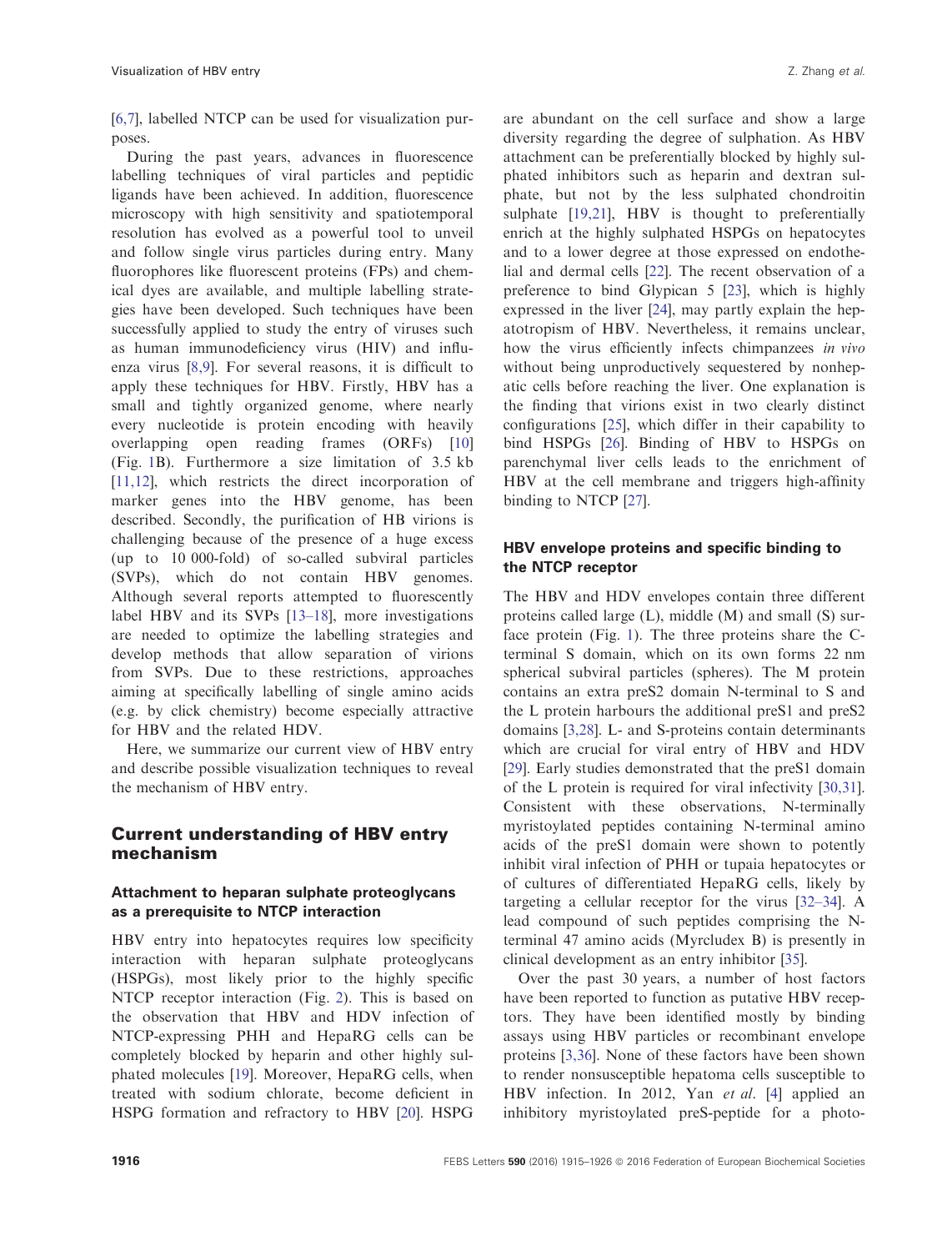<span id="page-2-0"></span>

Fig. 1. (A) Schematic image of hepatitis B virus particles. In the middle, the hepatitis B virion is displayed with an incorporated DNAcontaining nucleocapsid. On the left, the two types of subviral particles, spheres and filaments, are shown. The envelope of the three particle types is composed of the small (S), middle (M) and the myristoylated large (L) proteins that are depicted separately on the right. All three share the same C-terminal S domain. In addition, the M and L protein contain an N-terminal extension, the preS2-domain. The L protein encompasses a further N-terminal preS1-domain. (B) Genome organization of HBV. The two black lines represent the doublestranded covalently closed circular DNA (cccDNA), which serves as a genomic template in infected cells. The overlapping open reading frames (ORFs) for HBx (X), HBc and HBe (preC/C), the HBV envelope proteins (preS/S) and the viral polymerase (P) are shown. Note the high degree of overlapping ORFs restricting the insertion of foreign marker genes.

crosslinking, tandem affinity purification and mass spectrometry approach and identified NTCP as a receptor for both HBV and its satellite virus HDV. They characterized the interaction between NTCP and an inhibitory preS1-derived lipopeptide and proved the indispensable role of NTCP for the susceptibility to HBV/HDV infection. Importantly, ectopic expression of tupaia Ntcp and human NTCP in nonpermissive HepG2 and HuH-7 hepatoma cells rendered these cells susceptible to HBV and HDV infection. These findings have been confirmed through an independent approach by Ni et al. [[5](#page-8-0)] and by several other studies [[37](#page-9-0)–[39](#page-9-0)]. NTCP is encoded by the SLC10A1 gene in humans [[40](#page-9-0)]. One important function of NTCP is the sodium-dependent uptake of conjugated bile salts from the blood in the enterohepatic cycle of bile acids [\[40,41\]](#page-9-0). NTCP is localized at the sinusoidal membrane of hepatocytes. Its expression is highly liver-specific and regulated by effectors like bile acids, cytokines, and hormones [\[42\]](#page-9-0). These features correlate with the pronounced tissue specificity of HBV infection. NTCP-complemented human hepatoma cells such as  $\text{HepG2}^{\text{NTCP}}$  cells are now being used as a convenient cell culture system for drug screening and for the research of HBV entry, including the visualization of the entry processes of viruses and peptidic viral ligands.

Studies on the HBV receptor function of Ntcps from different species led to the identification of separate sequence elements within human NTCP, which are crucial for HBV binding and infection. (a) Ntcp of cynomolgus monkey neither supports HBV and

HDV infection nor shows binding to myristoylated preS-peptides [\[4,5](#page-8-0)]. The fact that such peptides cannot bind to cynomolgus hepatocytes and are devoid of enriching in the liver of cynomolgus monkeys has been previously demonstrated [\[43,44\]](#page-9-0). On the molecular level, amino acids 157–165 of human NTCP are crucial for the binding to preS1 [[5,45\]](#page-8-0). (b) Ntcps from mouse and rat can bind the peptides (and probably also the virus) but are unable to promote HBV or HDV infection [\[46](#page-9-0)]. Interestingly, another sequence motif (amino acids 84–87) of human NTCP is crucial to render the binding-competent mouse Ntcp susceptible to HBV infection [[5,45](#page-8-0)]. Furthermore, HBV and HDV infections depend exclusively on NTCP, as other bile acid transporters, e.g. the apical sodium-dependent bile acid transporter (ASBT) and sodium-dependent organic anion transporter (SOAT), neither bind to Myrcludex B nor support HBV infection [\[38](#page-9-0)].

#### Endocytosis and membrane fusion

HBV entry into hepatocytes probably depends on endocytic processes involving different host factors. Caveolin and clathrin have been described to participate in HBV entry into HepaRG cells and Hus-E/2 immortalized PHH [\[47,48\]](#page-9-0). In addition, disruption of tight junctions between HepaRG cells was demonstrated to increase HBV infection, suggesting that the entry of HBV into hepatocytes occurs at the basolateral membrane and requires cell polarization [[49](#page-9-0)].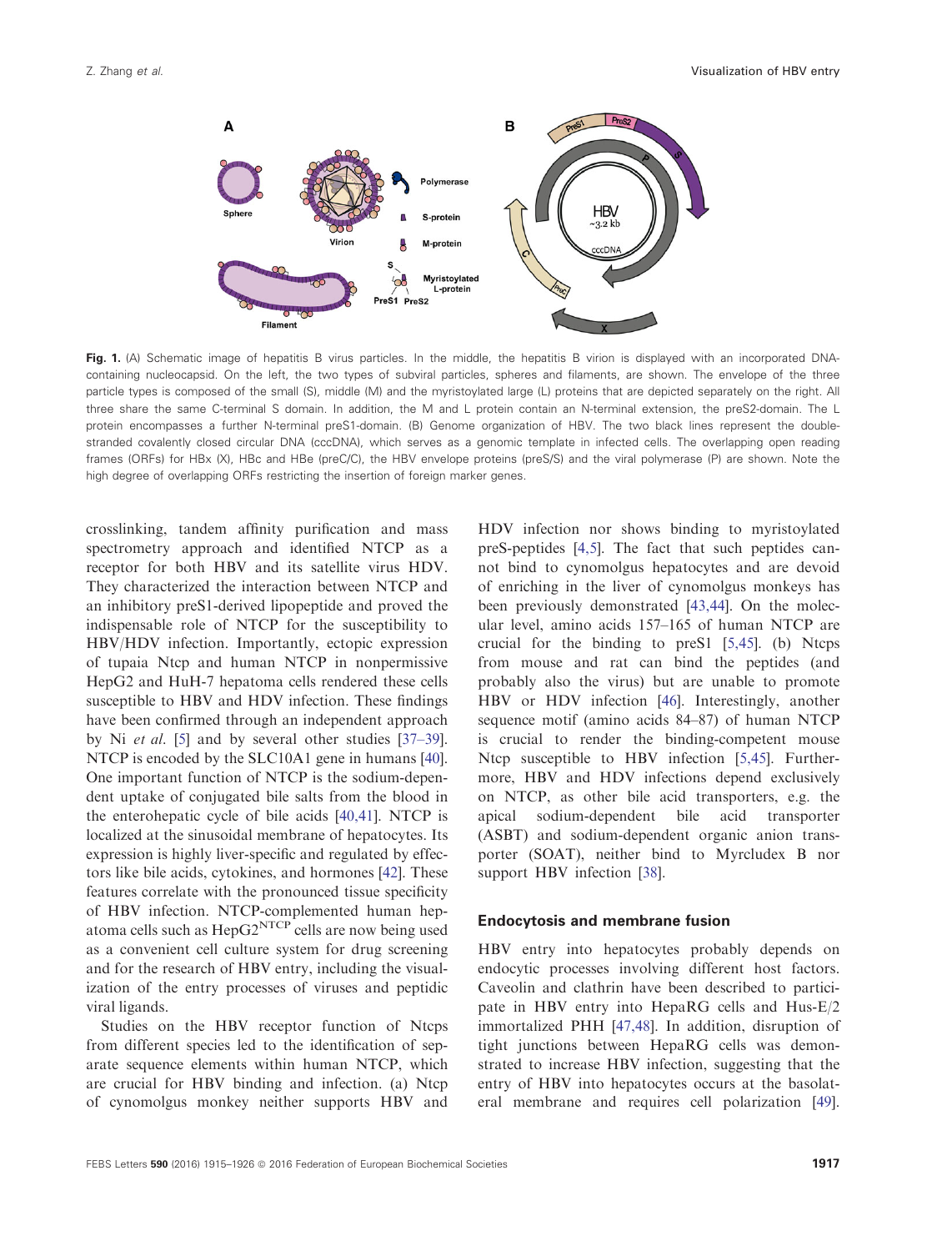<span id="page-3-0"></span>

Fig. 2. Early infection steps of the HBV life cycle. HBV binds to heparan sulphate proteoglycans (HSPGs) on the cell surface [[21](#page-8-0)]. Subsequent binding to NTCP has been shown to be essential to establish a productive infection [\[4,5,37](#page-8-0)–39]. It remains to be determined whether HBV uptake/endocytosis is NTCP-dependent (A) or mediated by HSPGs followed by subsequent interaction with NTCP inside an endosomal compartment (B) or both. In addition to an NTCP-dependent uptake, an uptake in the absence of NTCP can be hypothesized, leading to degradation or release from the cell without leading to a productive infection (C). This could play a role especially when using artificial in vitro infection systems. Rab5 and Rab7 have been reported to be involved in HBV infection [\[56](#page-10-0)], indicating that HBV has to be transported from early to mature endosomes. A partial dependency on both caveola- and clathrin-mediated endocytosis has also been described [[47,48](#page-9-0)].

Most enveloped viruses that use endocytosis to deliver their genomes rely on pH-dependent processes in order to trigger fusion of the vesicular and viral membrane. However, ammonium chloride, which raises the endosomal pH, did not interfere with the infection of duck hepatitis B virus (DHBV), a model system that has been previously used to study hepadnaviral infection [\[50,51\]](#page-9-0). Bafilomycin A1, which neutralizes the luminal pH of the endosomes [\[52\]](#page-9-0) and interferes with formation and maturation of endosomal carrier vesicles from early endosomes [[53\]](#page-9-0), inhibited both DHBV [\[54\]](#page-9-0) and HBV [[55](#page-9-0)] infection, presumably by blocking the transport and sorting of the endocytosed viral particles [[51](#page-9-0)]. A recent study reported that HBV infection of HepaRG cells depends on Rab5 and Rab7 [\[56\]](#page-10-0), which are GTPases involved in the endosome biogenesis [[57](#page-10-0)]. These findings support the hypothesis that HBV is transported from early to mature endosomes. However, these initial findings have to be confirmed in

other infection systems (including PHH) and should involve comparative studies with HDV that also requires HSPGs and NTCP as receptors.

Viral fusion involves multiple sequential protein– protein interactions between viral fusion proteins and host receptors, which result in conformational changes of the envelope proteins [\[58\]](#page-10-0). However, no studies have yet been undertaken in order to elucidate whether the conformation of the HBV envelope changes upon interaction with HSPGs or NTCP. Thus, the molecular mechanism of membrane fusion of HBV remains unclear. The Na<sup>+</sup> gradient and the inward Na<sup>+</sup> current are dispensable for NTCP-mediated HBV entry [\[59\]](#page-10-0). Therefore, HBV is unlikely to be coupled to the sodium gradient to drive conformational change of the receptor. Whether binding of the virus or the peptidic preS-ligand induces endocytosis of NTCP remains to be determined. Furthermore, it is unknown if the virus requires NTCP-mediated endocytosis or whether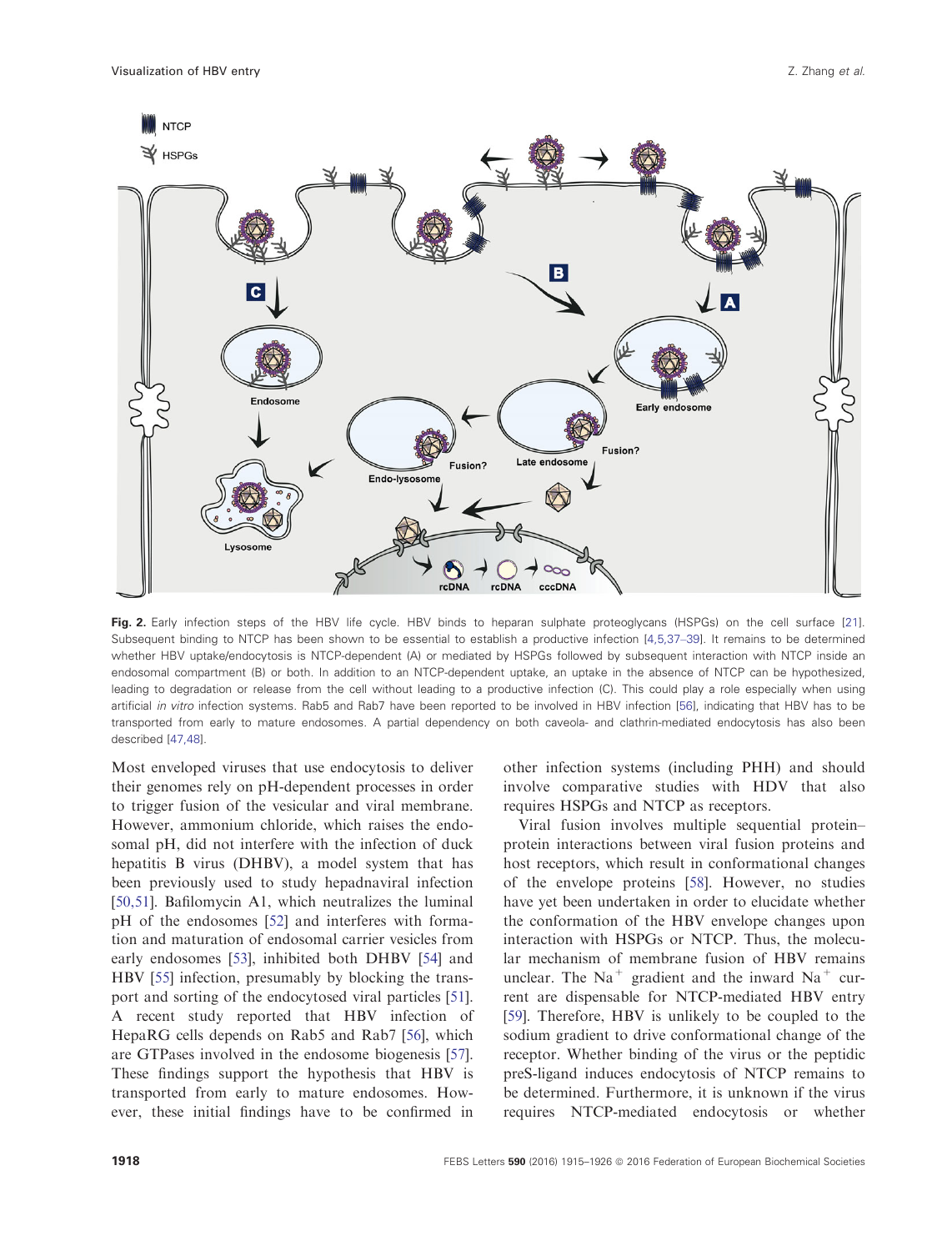HSPGs can promote this process and NTCP mediates productive entry only inside the endosomal compartment or both (Fig. [2\)](#page-3-0). Studies revealed the microfilament- and microtubule-based traffic of NTCP between the cell surface and an intracellular vesicular pool [\[60,61\]](#page-10-0). A recent report showed that the epidermal growth factor (EGF) receptor (EGFR) cotraffics with NTCP into common endocytic vesicles where they segregate, with EGF-EGFR trafficking to lysosomes and NTCP being recycled to the plasma membrane [[62](#page-10-0)]. These studies imply a possible function of EGF-signalling pathways in the intracellular trafficking of NTCP and consequently HBV. Furthermore, the compartment of membrane fusion is unknown. As a substantial amount of viral particles were traced to late endosomes and endolysosomes after infection, membrane fusion may occur in these compartments (Fig. [2](#page-3-0)) [\[19,21\]](#page-8-0). As the *in vitro* infection efficiency is very low, it is likely that some internalized virions are transported to the lysosome and degraded (Fig. [2\)](#page-3-0).

Although HepG2NTCP cells, differentiated HepaRG cells and PHH support HBV infection, the infection efficiency is relatively low and requires high multiplicities of genome equivalents to get reasonable numbers of infected cells. Addition of polyethylene glycol (PEG) 8000 and DMSO in the medium substantially increases the infection rates. Enhancement by PEG is probably associated with enrichment of virus at the cell surface [\[19\]](#page-8-0). The enhancing effect of DMSO is unclear and might either be associated with NTCP-associated steps (e.g. acceleration of trafficking) or might be NTCP-independent. Arguments for the involvement of NTCP-independent cellular factors came from experiments with mouse hepatocytes overexpressing NTCP. The cells do not support HBV infection although they allow entry of HDV [\[5,63](#page-8-0)]. Recent fusion experiments using replication-supporting but noninfectable HepG2 cells and nonpermissive mouse hepatocytes overexpressing human NTCP showed that the heterokaryonic cells fully support HBV replication, implying that these mouse hepatocytes require supplementation with (a) dependency factor(s) [\[46\]](#page-9-0). Interestingly, a recent report identified a mouse liver cell line (AML12), which became susceptible to HBV upon human NTCP expression, indicating that the required additional host factor(s) is (are) not strictly species specific [[64](#page-10-0)].

## Intracellular transport of HBV nucleocapsids to the nucleus

After membrane fusion, the incoming nucleocapsid containing the relaxed circular DNA (rcDNA) genome has to be transported to the nuclear pore complex and release its genome into the nucleus. In the nucleus, the rcDNA forms a covalently closed circular DNA (cccDNA) which serves as the transcriptional template for HBV antigens (Fig. [2](#page-3-0)). The precise location and timing of nucleocapsid release remains unknown. Rabe et al. introduced HBV nucleocapsids into nonsusceptible but replication competent HuH-7 cells using a microinjection method [[65](#page-10-0)] or a lipid-based delivery system [[66](#page-10-0)] and investigated the transportation of the nucleocapsids. Accumulation of genomic DNA could be observed in the nuclei 1 h post lipofection, indicating that intracellular transport of HBV capsid is rapid. Treatment of cells with actin-depolymerizing drugs like cytochalasin D or latrunculin B did not significantly impair the transportation of nucleocapsids, while treatment with microtubule-depolymerizing agent nocodazole prevented the process. This implicates that transportation of nucleocapsids is mainly microtubuledependent [[66\]](#page-10-0). Although these observations point at the possible mechanism of nucleocapsid transport, they have to be verified using conditions that are closer to bona fide HBV infection.

The HBV core protein contains a nuclear localization signal and importin b-binding motifs in its Cterminal domain [[67](#page-10-0)–[69](#page-10-0)], which is oriented towards the interior in immature RNA containing capsids [[70,71](#page-10-0)]. Phosphorylation of the C-terminal domain could impair its interaction with RNA and enable accessibility to importins [[69](#page-10-0)]. There are more than three phosphorylation sites at the C-terminal domain of the core protein [[72](#page-10-0)]. However, the extent and the dynamics of capsid phosphorylation during HBV entry are unclear. Nup153, a component of the nuclear pore complex, has been shown to interact with the HBV core protein at high affinity, arresting the capsids in the nuclear basket [[73](#page-10-0)]. Dissociation of the capsid may result in saturation of Nup153 binding and could clear the way for entry of the HBV DNA and polymerase [\[73\]](#page-10-0).

# Fluorescence labelling and visualization techniques to directly follow virus entry

The direct way to unravel viral entry processes is live cell imaging of fluorescently labelled infectious viral particles. Advances in fluorescent labelling techniques and fluorescence microscopy using high sensitivity and spatiotemporal resolution now allow live imaging of virus entry at the single-particle level [[8](#page-8-0)]. Multicolour labelling of both virus particles and cellular structures reveal better insights into virus–host interactions. Multicolour labelling of different viral structural proteins also allows direct visualization of disassembly events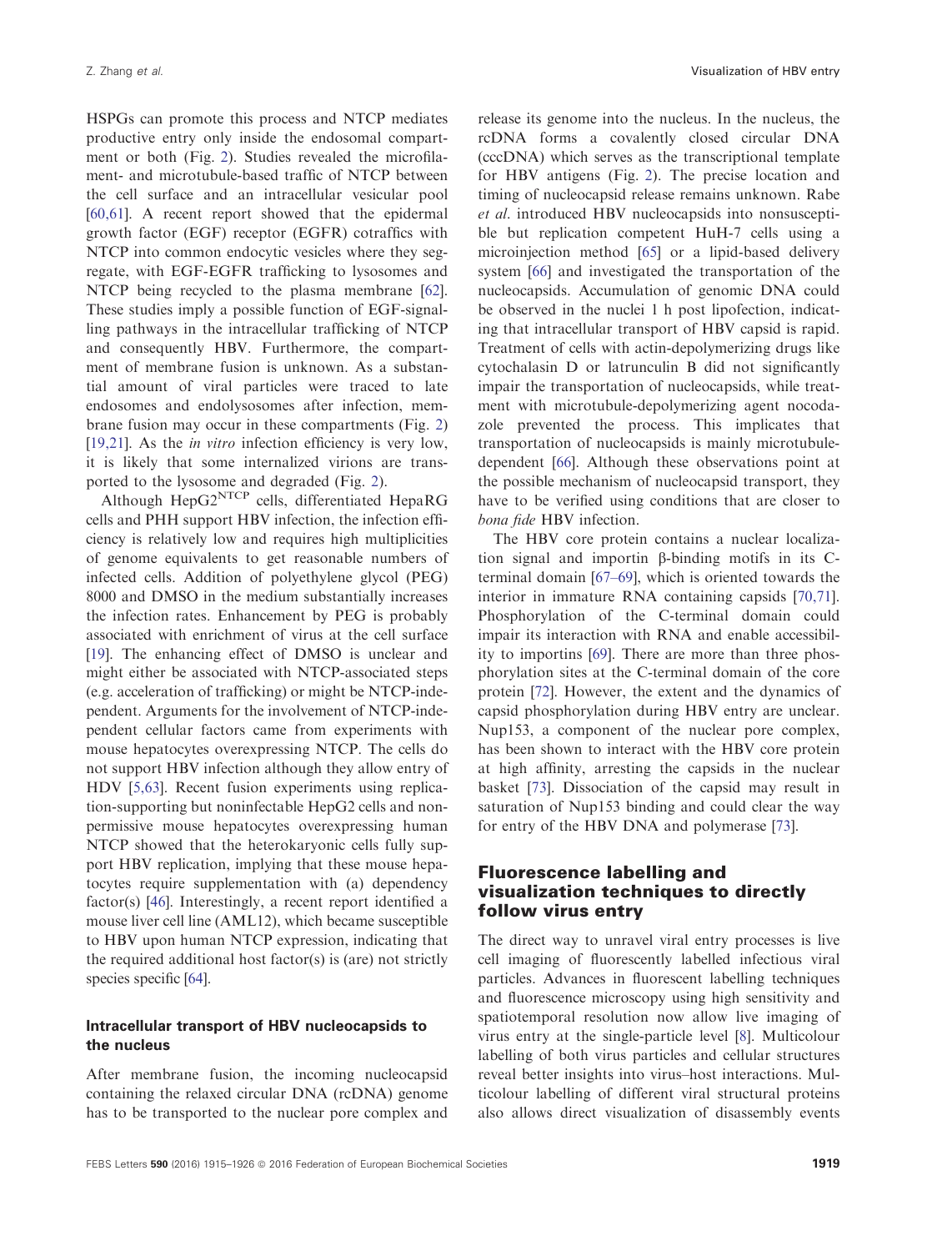<span id="page-5-0"></span>

| Labelling strategy                                                          | Labelling site                                          | Examples                                                           | HBV/HDV reports                      |
|-----------------------------------------------------------------------------|---------------------------------------------------------|--------------------------------------------------------------------|--------------------------------------|
| Lipophilic dyes (DiD, DiL, DiO, etc.)                                       | Envelope                                                | IAV [95], VSV [96], HIV [97], HCV [98]                             | HBsAg particles [15]                 |
| Nonspecific covalent protein labelling<br>(hydrazine, NHS, maleimide, etc.) | Membrane protein or capsid                              | IAV [99], VSV [86], HIV [84], PV [100]                             | HBsAg particles [15,16]              |
| Genetically encoded FPs<br>(GFP, RFP, mCherry, etc.)                        | Membrane protein or capsid HSV [79], HIV [80], VSV [78] |                                                                    | HBV (GFP-S) [17],<br>HBV(GFP-M) [18] |
| Genetically encoded tags<br>(SNAP, HaloTag, TC tag, Sortase A, etc.)        |                                                         | Membrane protein or capsid HIV [85], VSV [87], HCV [88], PrV [101] | HBV capsid [13]                      |
| Click chemistry (protein)                                                   | Membrane protein or capsid                              | <b>HDV [14]</b>                                                    | <b>HDV [14]</b>                      |
| Click chemistry (nucleic acid)                                              | Genome                                                  | AdV [102]                                                          | N <sub>o</sub>                       |
| Intercalating dyes<br>(SYTO dyes, [Ru(phen)2dppz] <sup>2+,</sup> etc.)      | Genome                                                  | PV [100], IAV [103], BV [104]                                      | No.                                  |

IAV, influenza A virus; VSV, vesicular stomatitis virus; HIV, human immunodeficiency virus; HCV, hepatitis C virus; PV, poliovirus; HSV, herpes simplex virus; PrV, pseudorabies virus; HDV, hepatitis D virus; AdV, adenovirus; BV, baculovirus; HBsAg, hepatitis B surface antigen; HBV, hepatitis B virus.

such as membrane fusion, capsid release and the movement of subviral particles [[9](#page-8-0)]. As convenient cell culture systems for HBV and HDV infection have now been established, the contribution of virus and host factors can be evaluated by direct visualization approaches using genetically manipulated and fluorescently labelled virions or host factors.

Visualization approaches depend on feasible labelling techniques for the respective viruses. An ideal fluorescence labelling method must not impair the infectivity of the virus and the function of the host cell component. It should lead to the incorporation of strong and photostable fluorophores that allows long-term tracking. Many fluorophores have been successfully used in virus labelling, including (a) FPs, such as GFP, RFP and mCherry, (b) small fluorescent molecules, such as Cy3, Cy5 and FITC and (c) big fluorophores, such as quantum dots, which are semiconductors with strong signal and long-term photo stability. Besides the traditional FPs fusion method, multiple site-specific or unspecific, covalent or noncovalent labelling strategies have also been successfully used for virus labelling (Table 1).

# Applications of labelling and visualization techniques to unveil HBV entry pathway

#### Fluorescent labelling of NTCP and preS1 peptides

NTCP is a multi-transmembrane glycoprotein with its N terminus at the extracellular side and the C terminus at the intracellular side, according to topology studies on a related SLC10 family member [\[74,75\]](#page-10-0). NTCP has been successfully fused to GFP without losing its function as a bile salt transporter [[38](#page-9-0)]. In addition, GFP

fusion at the C terminus of human NTCP does not impair its receptor function for HBV and HDV (Y. Ni, unpublished). Insertions of a 20-kD SNAP tag at the C terminus of NTCP (NTCP-SNAP) or a 9-kD ACP tag at the N terminus (ACP-NTCP) and further labelling with the fluorescent substrates of SNAP and ACP have also been reported [\[7\]](#page-8-0). Both NTCP-SNAP and ACP-NTCP are functional to transport bile acids [\[7](#page-8-0)]. However, their ability to mediate HBV entry is unknown.

Binding of HBV and peptidic preS-ligands may alter the location and trafficking of NTCP. Understanding this process is central for understanding the mechanism of HBV entry. Therefore, binding of fluorescently labelled preS-peptides like atto-dye-labelled Myrcludex B to NTCP and elucidation of trafficking of this complex will provide insights into how HBV entry proceeds. Subsequently, the use of fluorescently labelled HBV and HDV particles in appropriate cell lines will help to clarify the pathways used by the viruses to productively enter cells.

#### Challenges for labelling and purification of HBV

Because of the tight organization and size limitation of the HBV genome  $[10-12]$  $[10-12]$  $[10-12]$  (Fig. [1B](#page-2-0)), incorporation of a complete reporter gene (e.g. GFP) and simultaneous maintenance of replication competence are very unlikely. From a structural point of view, the HB virion is densely packed with the capsid and envelope proteins in close contact forming multiple interactions. Integration of large tags into the capsid therefore probably interferes with virion assembly. An HB virion that encodes a directly detectable tag and still remains infection competent is not available up to date.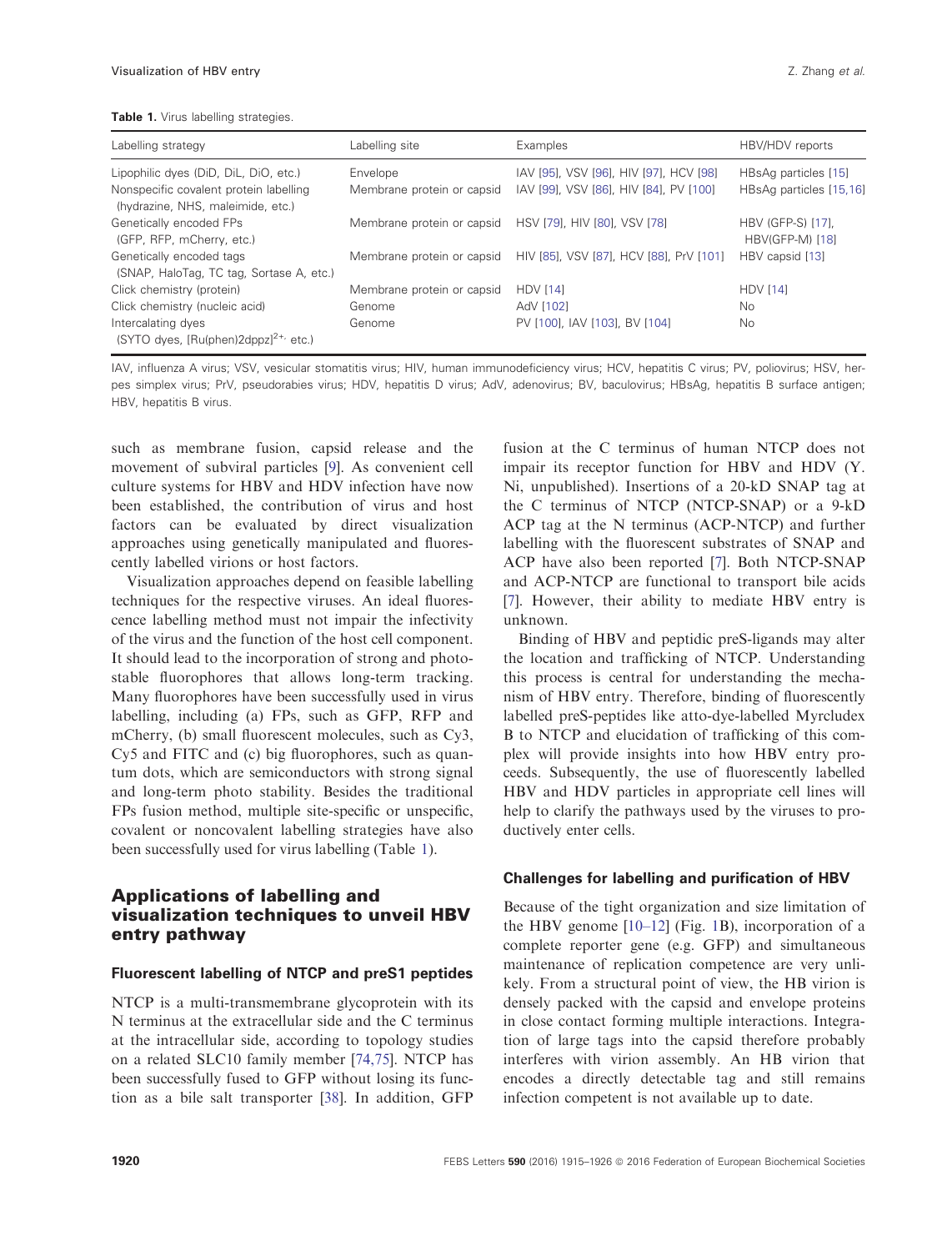As an alternative, chemical labelling techniques may be applied. They have been used successfully for viruses such as HIV, hepatitis C virus (HCV), vesicular stomatitis virus (VSV) and influenza A virus (Table [1\)](#page-5-0). As most of the chemical labelling methods are unspecific, they have to be combined with purification methods, which remove labelled nonviral contaminants. The NHS ester labelling approach and lipophilic dyes have been reported for labelling of SVPs formed by HBsAg [\[16\]](#page-8-0). No chemical labelling of infectious HB virions has been reported so far. Due to the large excess of SVPs produced by infected cells, any chemical labelling strategy would target both infectious virions and noninfectious SVPs. Thus, efficient purification methods have to be applied to enrich labelled virions. Established techniques like combination of PEG precipitation, ultracentrifugation through a sucrose cushion and isopycnic sucrose density gradients can be employed to achieve separation between virions, SVPs and naked nucleocapsids [\[76\]](#page-10-0). In addition, heparin affinity chromatography has been used to partially separate spherical SVPs and HB virions [[77](#page-10-0)]. As binding to heparin depends on the presence of the preS-sequence [[19](#page-8-0)], enrichment of particles with a high L protein content, such as virions and filamentous SVP, can be achieved. Heparin affinity chromatography can therefore be used to remove subviral particles with low L protein content and virtually all naked nucleocapsids in addition to nonheparin-binding proteins. Furthermore, size-exclusion chromatography on Superose-6 columns is a suitable way to separate virions from remaining spherical and short and intermediate filamentous SVPs [[25](#page-8-0)]. As a complete separation of subviral particles from virions is very difficult to obtain, a final confirmation of the acquired fluorescent signal on the single particle level has to be incorporated into the analysis.

## HB virions and subviral particles labelled with fluorescent proteins

FPs (e.g. GFP) have been incorporated into many viruses such as VSV [\[78\]](#page-10-0), herpes simplex virus (HSV) [\[79\]](#page-10-0) or HIV [\[80\]](#page-10-0). However, as incorporation of the  $gfp$ gene into the HBV genome in cis abrogates its replication, this approach can only lead to labelling of infected cells [[11](#page-8-0)]. In order to obtain fluorescent virions for live cell imaging, fluorescent fusion proteins have to be trans-complemented with the wild-type HBV genome in order to be eventually incorporated into the particle. Lambert et al. [\[17\]](#page-8-0) showed that GFP can be N-terminally added to the S protein and that this labelled S protein can be integrated into SVPs in the presence of wild-type S. When HuH7 cells

are cotransfected with GFP-S and HBV DNA, GFP-labelled particles containing HBV DNA are secreted [\[17](#page-8-0)]. The chimeric GFP-tagged particles were able to attach to HepG2 cells. However, as HepG2 cells used in this study are not permissive for HBV infection, it remains unclear whether this binding represents a relevant step of infection. In another study, GFP was tagged to the N terminus of the M protein. Trans-complementation assays suggest that this fluorescent M protein could be incorporated into HB virions or SVPs, when wild-type M protein is absent [[18](#page-8-0)]. Nevertheless, the authors could not conclusively prove that fluorescent virions were obtained, and as with the GFP-tagged S protein, infectivity of these fluorescent particles has not been verified.

As the separation of labelled SVPs from virions is challenging, an alternative could be the labelling of the nucleocapsid or the genome. Such labelling techniques would also allow to follow the trafficking of capsids to the nuclear pore complex. The structure of HBV core particles has been resolved using cryo-electron microscopy and three-dimensional image reconstruction [[70,81](#page-10-0)]. In addition, it has been shown that replacement of P79 and A80 of the core protein (which form the tip of the spike, formed by two alpha helices) with an entire GFP results in capsid-like particles with GFP located at that site [[82](#page-11-0)]. Unfortunately such capsids cannot be enveloped due to the steric hindrance of envelopment by the large GFP protein [[83\]](#page-11-0). Still, artificial delivery of such GFP-capsids (e.g. by microinjection) may help to study intracellular trafficking events although it remains unclear if the results are valid for authentic capsid trafficking [\[65\]](#page-10-0). This finding may also lead to investigations aiming at the insertion of much smaller tags at that very position in order to produce infectious virions.

### Chemical labelling of HB virions and SVPs

Chemical fluorophores (e.g. FITC or Texas Red) have the advantage of being smaller and more photostable than FPs and have been widely used to label HIV [[84,85](#page-11-0)], VSV [[86,87](#page-11-0)] and HCV [[88](#page-11-0)]. New chemical fluorophores with advanced properties are continuously being developed. For example, quantum dots have been applied in live cell imaging and virus tracking. They are highly photostable and show bright fluorescence [[89](#page-11-0)]. Other novel dyes have photoactivatable or photoswitchable dye properties, which are required for super-resolution microscopy technologies like STORM or PALM.

When used to label proteins, chemical dyes are typically coupled to primary amines at the N terminus and in the side chain of lysine (Lys, K) amino acid residues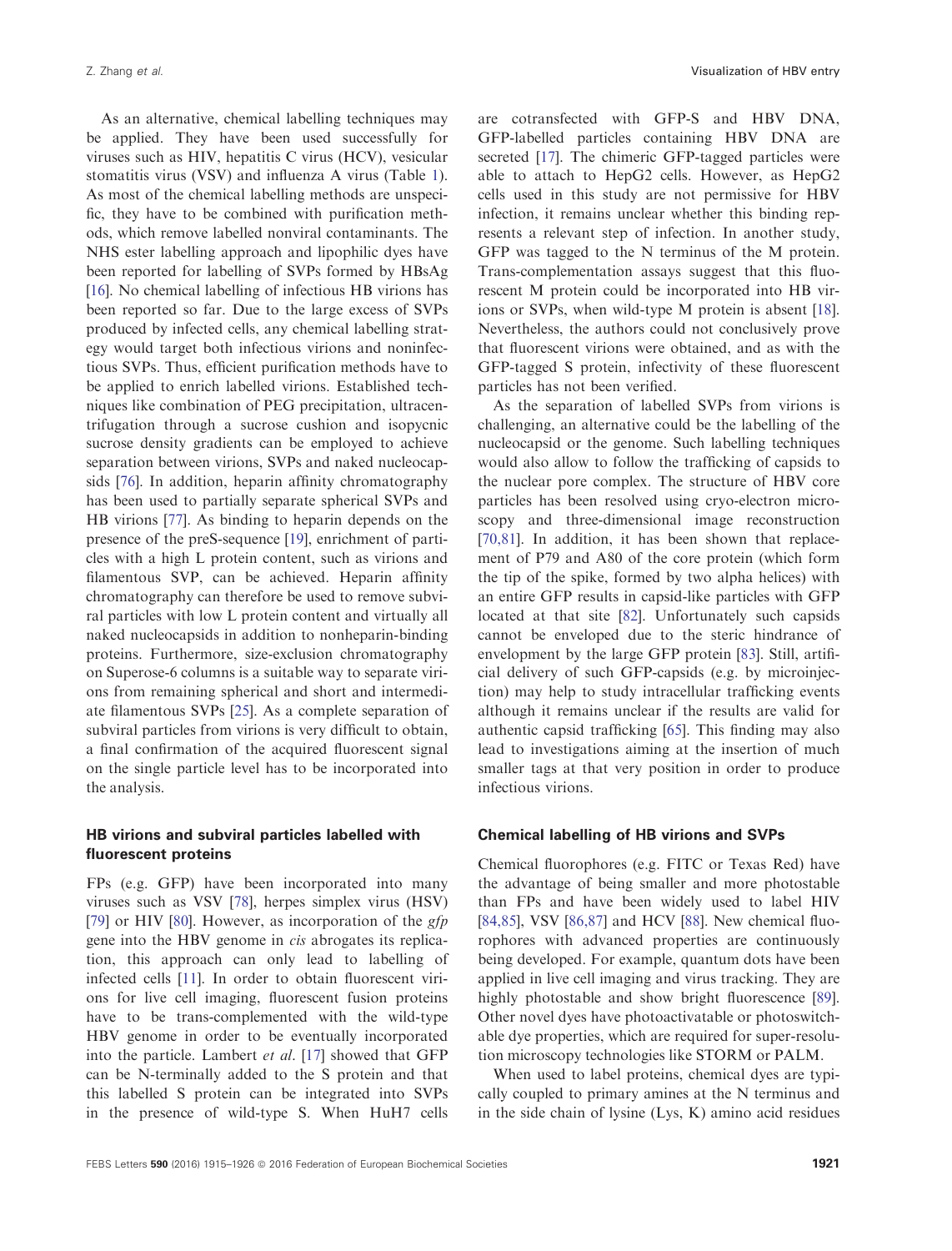<span id="page-7-0"></span>by ester crosslinking with amine-reactive groups (e.g. NHS ester). In a first attempt to visualize HBV attachment to cells, SVPs and preS1 peptides were conjugated to polystyrene beads through glutaraldehyde and amine group coupling. Using this method, Paran et al. [\[90\]](#page-11-0) observed attachment of the conjugated SVPs and peptides to DMSO-treated HepG2 cells. The attachment of HBV envelope proteins was evaluated at single-cell resolution and it was confirmed that regions in both the S and the preS1 region contributed to attachment [[90](#page-11-0)]. In another study, Hao and colleagues labelled S protein in subviral particles with a Cy5 coupled NHS ester dye. They showed that these labelled SVPs could be taken up by COS-7 cells. Disruption of the formation of clathrin-coated vesicles did not affect endocytosis of such SVPs, whereas blocking caveolin-dependent endocytic pathways by depletion of cholesterol reduced uptake of the particles [[15](#page-8-0)]. Tracking of individual particles in living cells suggested that movement of SVPs within the cell depends on actin and not on microtubules. Colocalization of the labelled SVPs with GFP-tagged actin fibres supported this hypothesis [[15,16](#page-8-0)].

An improvement in chemical labelling techniques addressing reactive side chains of amino acids is the incorporation of peptide tags to target proteins which can then be specifically labelled with a fluorescent dye. One well characterized small tag is the 6-amino acid tetracysteine (TC) tag, which can be labelled with biarsenical dyes (FLAsH). Successful visualization using the TC tag has been shown for HIV [\[91\]](#page-11-0), alphavirus [\[92\]](#page-11-0), bluetongue virus [[93](#page-11-0)] and HCV [\[88\]](#page-11-0). For HBV, the TC tag has been incorporated into the core protein, and virus particles labelled with a biarsenical dye were secreted into the medium [[13](#page-8-0)]. Like the labelled SVPs described above, these labelled HBV particles could be internalized into HepG2 cells [[13](#page-8-0)]. Further work is needed to prove that the TC-tagged HBV particles are infectious virions.

Labelling the core protein with small tags seems to be the most promising approach so far in order to obtain fluorescent virions for live cell imaging. Recently, amber suppression technology with minimal impairment of the target protein structure has become a promising method to fluorescently label proteins [\[94\]](#page-11-0). The technology employs the incorporation of single unnatural amino acids into target proteins and subsequent fluorescence labelling of the unnatural amino acid with click chemistry [[94](#page-11-0)]. So far, this technique has not been applied to HBV. However, Lin et al. [[14](#page-8-0)] used this technology to label HDV by incorporation of unconventional markable amino acids into the envelope proteins. This technology is highly promising and might also be feasible for labelling HBV envelopes or capsids.

# Conclusions and perspectives

With the accessibility of novel infection systems, several aspects regarding HBV entry are about to be solved. The initial attachment to HSPGs, subsequent NTCP binding, endocytosis, membrane fusion, intracellular and nuclear transport should be investigated at temporal and spatial levels. As ideal tools, fluorescence labelling and visualization techniques have provided new opportunities. However, labelling of HBV remains to be optimized by using different strategies that target different components of HBV including envelope, capsid and genome. Successful application of labelled HBV particles in the newly established efficient infection systems will undoubtedly provide critical insights into HBV entry.

## Acknowledgements

We apologize to numerous researchers whose original contributions could not or only partly be referenced due to space limitations. We appreciate Katrin Schöneweis and Andreas Schulze for their help with the figures. We thank Thomas Tu and other members of our group for careful reading of this manuscript. This work was supported by grants from the 'German Center of Infectious Diseases' (DZIF) and the 'Deutsche Krebshilfe'. We especially acknowledge the funding from the 'Deutsche Forschungsgemeinschaft' (DFG), Sonderforschungsbereich (SFB) 1129, which allows us to follow the project 'Visualization of HBV entry and spread'.

# Author contributions

All authors contributed to the writing of the manuscript.

## References

- 1 Schweitzer A, Horn J, Mikolajczyk RT, Krause G and Ott JJ (2015) Estimations of worldwide prevalence of chronic hepatitis B virus infection: a systematic review of data published between 1965 and 2013. Lancet 386, 1546–1555.
- 2 Taylor JM (2006) Hepatitis delta virus. Virology 344, 71–76.
- 3 Glebe D and Urban S (2007) Viral and cellular determinants involved in hepadnaviral entry. World J Gastroenterol 13, 22–38.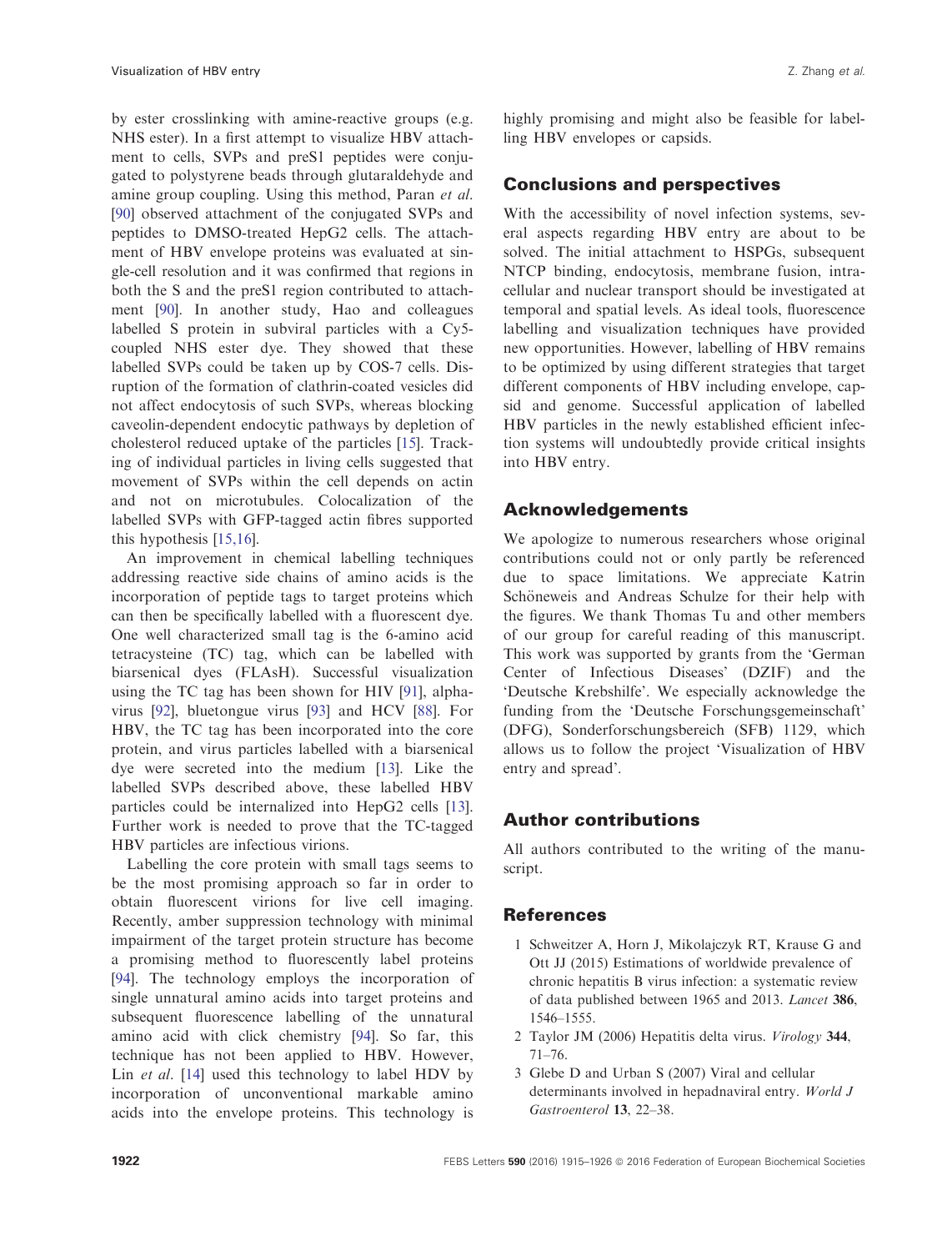- <span id="page-8-0"></span>4 Yan H, Zhong G, Xu G, He W, Jing Z, Gao Z, Huang Y, Qi Y, Peng B, Wang H et al. (2012) Sodium taurocholate cotransporting polypeptide is a functional receptor for human hepatitis B and D virus. Elife 1, e00049.
- 5 Ni Y, Lempp FA, Mehrle S, Nkongolo S, Kaufman C, Falth M, Stindt J, Koniger C, Nassal M, Kubitz R et al. (2014) Hepatitis B and D viruses exploit sodium taurocholate co-transporting polypeptide for speciesspecific entry into hepatocytes. Gastroenterology 146, 1070–1083.
- 6 van der Velden LM, Golynskiy MV, Bijsmans IT, van Mil SW, Klomp LW, Merkx M and van de Graaf SF (2013) Monitoring bile acid transport in single living cells using a genetically encoded Forster resonance energy transfer sensor. Hepatology 57, 740–752.
- 7 Bijsmans IT, Bouwmeester RA, Geyer J, Faber KN and van de Graaf SF (2012) Homo- and heterodimeric architecture of the human liver Na(+) dependent taurocholate co-transporting protein. Biochem J 441, 1007–1015.
- 8 Sun E, He J and Zhuang X (2013) Live cell imaging of viral entry. Curr Opin Virol 3, 34–43.
- 9 Huang LL and Xie HY (2014) Progress on the labeling and single-particle tracking technologies of viruses. Analyst 139, 3336–3346.
- 10 Nassal M (2015) HBV cccDNA: viral persistence reservoir and key obstacle for a cure of chronic hepatitis B. Gut 64, 1972–1984.
- 11 Protzer U, Nassal M, Chiang PW, Kirschfink M and Schaller H (1999) Interferon gene transfer by a hepatitis B virus vector efficiently suppresses wild-type virus infection. Proc Natl Acad Sci USA 96, 10818– 10823.
- 12 Wang Z, Wu L, Cheng X, Liu S, Li B, Li H, Kang F, Wang J, Xia H, Ping C et al. (2013) Replicationcompetent infectious hepatitis B virus vectors carrying substantially sized transgenes by redesigned viral polymerase translation. PLoS One 8, e60306.
- 13 Sun S, Yan J, Xia C, Lin Y, Jiang X, Liu H, Ren H, Yan J, Lin J and He X (2014) Visualizing hepatitis B virus with biarsenical labelling in living cells. Liver Int 34, 1532–1542.
- 14 Lin S, Yan H, Li L, Yang M, Peng B, Chen S, Li W and Chen PR (2013) Site-specific engineering of chemical functionalities on the surface of live hepatitis D virus. Angew Chem Int Ed Engl 52, 13970–13974.
- 15 Hao X, Shang X, Wu J, Shan Y, Cai M, Jiang J, Huang Z, Tang Z and Wang H (2011) Single-particle tracking of hepatitis B virus-like vesicle entry into cells. Small 7, 1212–1218.
- 16 Wu J, Hao X, Wang Z, Cai M and Wang H (2013) Tracking hepatitis B virus-like vesicles in living cells. Chem Rapid Commu 1, 27–30.
- 17 Lambert C, Thome N, Kluck CJ and Prange R (2004) Functional incorporation of green fluorescent protein into hepatitis B virus envelope particles. Virology 330, 158–167.
- 18 Paula EF, Raumona NG, Catalin L, Simona R, Anca R and Norica N (2014) Labeling of hepatitis B virus middle envelope protein with enhanced green fluorescent protein. Rom Biotechnol Lett 19, 9974– 9983.
- 19 Schulze A, Gripon P and Urban S (2007) Hepatitis B virus infection initiates with a large surface proteindependent binding to heparan sulfate proteoglycans. Hepatology 46, 1759–1768.
- 20 Sarrazin S, Lamanna WC and Esko JD (2011) Heparan sulfate proteoglycans. Cold Spring Harb Perspect Biol 3, a004952.
- 21 Leistner CM, Gruen-Bernhard S and Glebe D (2008) Role of glycosaminoglycans for binding and infection of hepatitis B virus. Cell Microbiol 10, 122–133.
- 22 Lindblom A and Fransson LA (1990) Endothelial heparan sulphate: compositional analysis and comparison of chains from different proteoglycan populations. Glycoconj J 7, 545–562.
- 23 Verrier ER, Colpitts CC, Bach C, Heydmann L, Weiss A, Renaud M, Durand SC, Habersetzer F, Durantel D, Abou-Jaoude G et al. (2016) A targeted functional RNA interference screen uncovers glypican 5 as an entry factor for hepatitis B and D viruses. Hepatology 36, 35–48.
- 24 Shmueli O, Horn-Saban S, Chalifa-Caspi V, Shmoish M, Ophir R, Benjamin-Rodrig H, Safran M, Domany E and Lancet D (2003) GeneNote: whole genome expression profiles in normal human tissues. C R Biol 326, 1067–1072.
- 25 Seitz S, Urban S, Antoni C and Bottcher B (2007) Cryo-electron microscopy of hepatitis B virions reveals variability in envelope capsid interactions. EMBO J 26, 4160–4167.
- 26 Seitz S, Tancu C, Volz T, Mier W, Dandri M, Urban S and Bartenschlager R (2016) A slow maturation process renders hepatitis B virus infectious. Cell Host Microbe [in press].
- 27 Urban S (2016) Liver capsule: entry and entry inhibition of hepatitis B virus and hepatitis delta virus into hepatocytes. Hepatology 63, 633.
- 28 Bruss V (2007) Hepatitis B virus morphogenesis. World J Gastroenterol 13, 65–73.
- 29 Watashi K and Wakita T (2015) Hepatitis B virus and hepatitis D virus entry, species specificity, and tissue tropism. Cold Spring Harb Perspect Med 5, a021378.
- 30 Glebe D, Aliakbari M, Krass P, Knoop EV, Valerius KP and Gerlich WH (2003) Pre-s1 antigen-dependent infection of Tupaia hepatocyte cultures with human hepatitis B virus. J Virol 77, 9511-9521.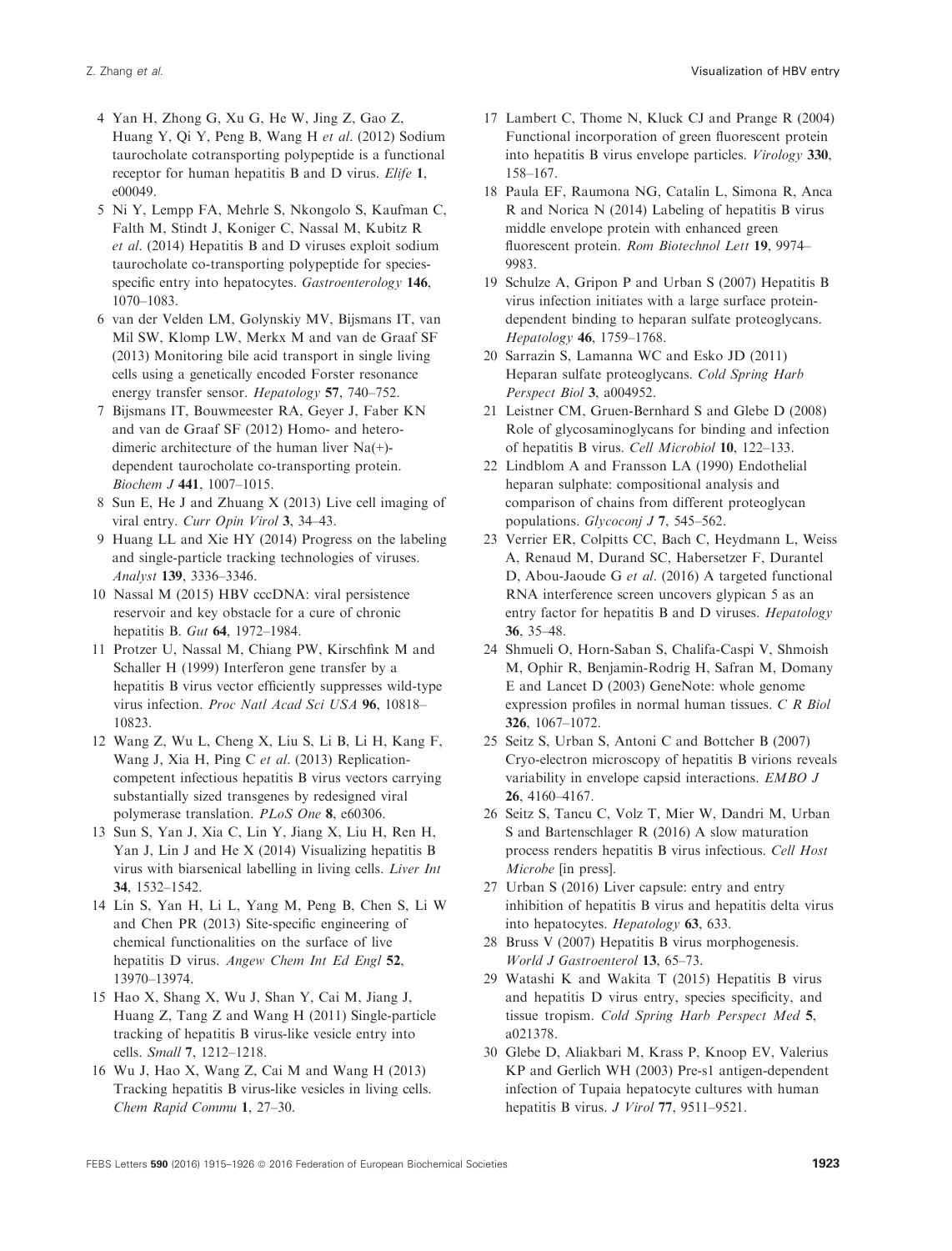- <span id="page-9-0"></span>31 Le Seyec J, Chouteau P, Cannie I, Guguen-Guillouzo C and Gripon P (1999) Infection process of the hepatitis B virus depends on the presence of a defined sequence in the pre-S1 domain. *J Virol* 73, 2052–2057.
- 32 Barrera A, Guerra B, Notvall L and Lanford RE (2005) Mapping of the hepatitis B virus pre-S1 domain involved in receptor recognition. J Virol 79, 9786– 9798.
- 33 Glebe D, Urban S, Knoop EV, Cag N, Krass P, Grun S, Bulavaite A, Sasnauskas K and Gerlich WH (2005) Mapping of the hepatitis B virus attachment site by use of infection-inhibiting preS1 lipopeptides and tupaia hepatocytes. Gastroenterology 129, 234–245.
- 34 Gripon P, Cannie I and Urban S (2005) Efficient inhibition of hepatitis B virus infection by acylated peptides derived from the large viral surface protein. J Virol 79, 1613–1622.
- 35 Urban S, Bartenschlager R, Kubitz R and Zoulim F (2014) Strategies to inhibit entry of HBV and HDV into hepatocytes. Gastroenterology 147, 48–64.
- 36 Rehman Z, Fahim A and Sadia H (2015) Deciphering the mystery of hepatitis B virus receptors: a historical perspective. Virusdisease 26, 97–104.
- 37 Drexler JF, Geipel A, Konig A, Corman VM, van Riel D, Leijten LM, Bremer CM, Rasche A, Cottontail VM, Maganga GD et al. (2013) Bats carry pathogenic hepadnaviruses antigenically related to hepatitis B virus and capable of infecting human hepatocytes. Proc Natl Acad Sci USA 110, 16151–16156.
- 38 Konig A, Doring B, Mohr C, Geipel A, Geyer J and Glebe D (2014) Kinetics of the bile acid transporter and hepatitis B virus receptor Na+/taurocholate cotransporting polypeptide (NTCP) in hepatocytes. J Hepatol 61, 867–875.
- 39 Iwamoto M, Watashi K, Tsukuda S, Aly HH, Fukasawa M, Fujimoto A, Suzuki R, Aizaki H, Ito T, Koiwai O et al. (2014) Evaluation and identification of hepatitis B virus entry inhibitors using HepG2 cells overexpressing a membrane transporter NTCP. Biochem Biophys Res Commun 443, 808–813.
- 40 Hagenbuch B and Meier PJ (1994) Molecular cloning, chromosomal localization, and functional characterization of a human liver Na+/bile acid cotransporter. J Clin Invest 93, 1326–1331.
- 41 Anwer MS and Stieger B (2014) Sodium-dependent bile salt transporters of the SLC10A transporter family: more than solute transporters. Pflugers Arch 466, 77–89.
- 42 Jung D, Hagenbuch B, Fried M, Meier PJ and Kullak-Ublick GA (2004) Role of liver-enriched transcription factors and nuclear receptors in regulating the human, mouse, and rat NTCP gene. Am J Physiol Gastrointest Liver Physiol 286, G752– G761.
- 43 Schieck A, Schulze A, Gahler C, Muller T, Haberkorn U, Alexandrov A, Urban S and Mier W (2013) Hepatitis B virus hepatotropism is mediated by specific receptor recognition in the liver and not restricted to susceptible hosts. Hepatology 58, 43–53.
- 44 Meier A, Mehrle S, Weiss TS, Mier W and Urban S (2013) Myristoylated PreS1-domain of the hepatitis B virus L-protein mediates specific binding to differentiated hepatocytes. Hepatology 58, 31–42.
- 45 Yan H, Peng B, He W, Zhong G, Qi Y, Ren B, Gao Z, Jing Z, Song M, Xu G et al. (2013) Molecular determinants of hepatitis B and D virus entry restriction in mouse sodium taurocholate cotransporting polypeptide. J Virol 87, 7977– 7991.
- 46 Lempp FA, Mutz P, Lipps C, Wirth D, Bartenschlager R and Urban S (2015) Evidence that hepatitis B virus replication in mouse cells is limited by the lack of a host cell dependency factor. J Hepatol 64, 556–564.
- 47 Macovei A, Radulescu C, Lazar C, Petrescu S, Durantel D, Dwek RA, Zitzmann N and Nichita NB (2010) Hepatitis B virus requires intact caveolin-1 function for productive infection in HepaRG cells. J Virol 84, 243–253.
- 48 Huang HC, Chen CC, Chang WC, Tao MH and Huang C (2012) Entry of hepatitis B virus into immortalized human primary hepatocytes by clathrindependent endocytosis. J Virol 86, 9443–9453.
- 49 Schulze A, Mills K, Weiss TS and Urban S (2012) Hepatocyte polarization is essential for the productive entry of the hepatitis B virus. Hepatology 55, 373–383.
- 50 Rigg RJ and Schaller H (1992) Duck hepatitis B virus infection of hepatocytes is not dependent on low pH. J Virol 66, 2829–2836.
- 51 Funk A, Mhamdi M, Hohenberg H, Will H and Sirma H (2006) pH-independent entry and sequential endosomal sorting are major determinants of hepadnaviral infection in primary hepatocytes. Hepatology 44, 685–693.
- 52 Yoshimori T, Yamamoto A, Moriyama Y, Futai M and Tashiro Y (1991) Bafilomycin A1, a specific inhibitor of vacuolar-type  $H(+)$ -ATPase, inhibits acidification and protein degradation in lysosomes of cultured cells. J Biol Chem 266, 17707–17712.
- 53 Clague MJ, Urbe S, Aniento F and Gruenberg J (1994) Vacuolar ATPase activity is required for endosomal carrier vesicle formation. J Biol Chem 269, 21–24.
- 54 Chojnacki J, Anderson DA and Grgacic EV (2005) A hydrophobic domain in the large envelope protein is essential for fusion of duck hepatitis B virus at the late endosome. J Virol 79, 14945–14955.
- 55 Watashi K, Sluder A, Daito T, Matsunaga S, Ryo A, Nagamori S, Iwamoto M, Nakajima S, Tsukuda S,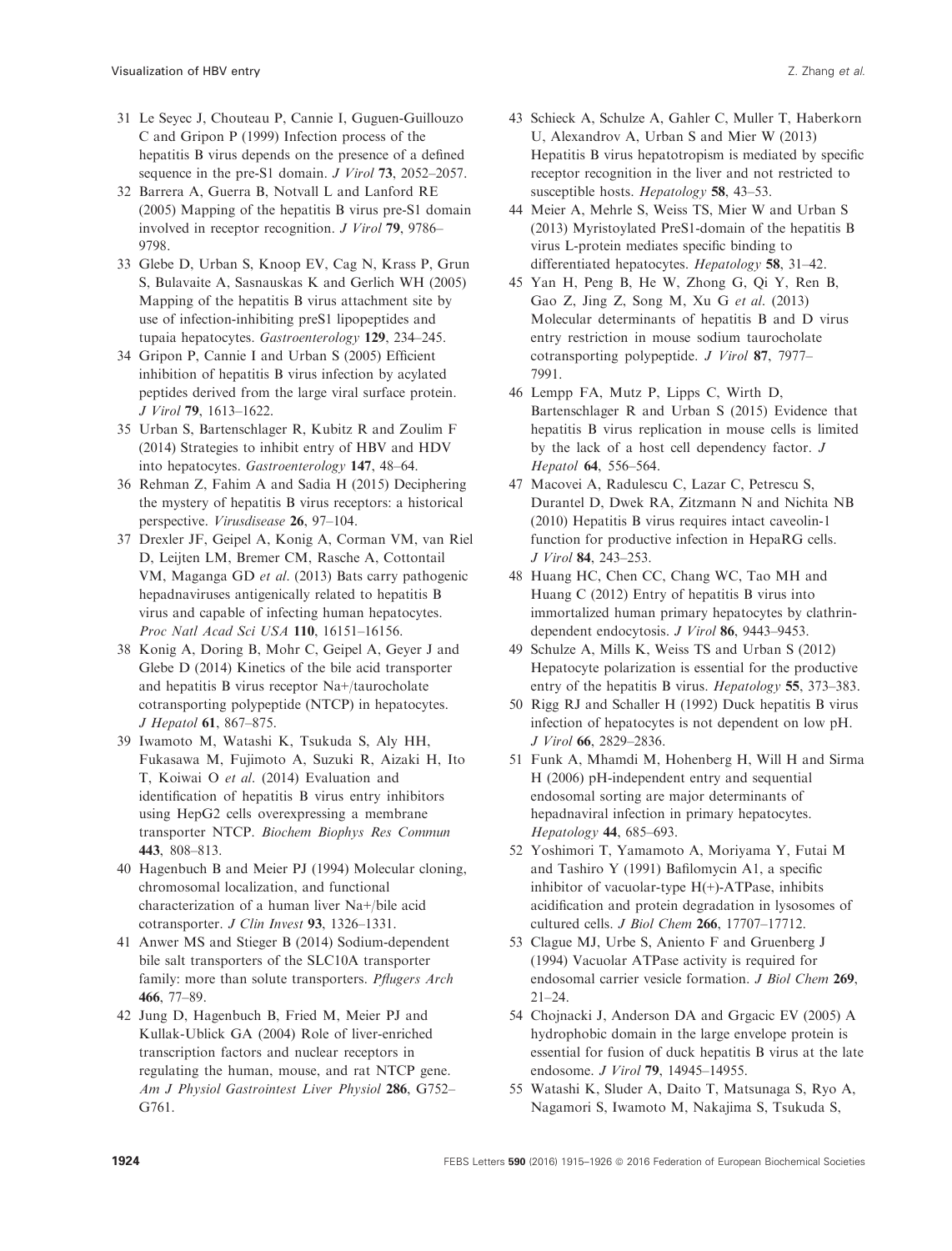<span id="page-10-0"></span>Borroto-Esoda K et al. (2014) Cyclosporin A and its analogs inhibit hepatitis B virus entry into cultured hepatocytes through targeting a membrane transporter, sodium taurocholate cotransporting polypeptide (NTCP). Hepatology 59, 1726–1737.

- 56 Macovei A, Petrareanu C, Lazar C, Florian P and Branza-Nichita N (2013) Regulation of hepatitis B virus infection by Rab5, Rab7, and the endolysosomal compartment. *J Virol* 87, 6415-6427.
- 57 Somsel Rodman J and Wandinger-Ness A (2000) Rab GTPases coordinate endocytosis. J Cell Sci 113 (Pt 2), 183–192.
- 58 Harrison SC (2015) Viral membrane fusion. Virology 479–480, 498–507.
- 59 Yan H, Peng B, Liu Y, Xu G, He W, Ren B, Jing Z, Sui J and Li W (2014) Viral entry of hepatitis B and D viruses and bile salts transportation share common molecular determinants on sodium taurocholate cotransporting polypeptide. J Virol 88, 3273–3284.
- 60 Sarkar S, Bananis E, Nath S, Anwer MS, Wolkoff AW and Murray JW (2006) PKCzeta is required for microtubule-based motility of vesicles containing the ntcp transporter. Traffic 7, 1078–1091.
- 61 Dranoff JA, McClure M, Burgstahler AD, Denson LA, Crawford AR, Crawford JM, Karpen SJ and Nathanson MH (1999) Short-term regulation of bile acid uptake by microfilament-dependent translocation of rat ntcp to the plasma membrane. Hepatology 30, 223–229.
- 62 Wang X, Wang P, Wang W, Murray JW and Wolkoff AW (2016) The Na -taurocholate cotransporting polypeptide traffics with the epidermal growth factor receptor. Traffic 17, 230–244.
- 63 Li H, Zhuang Q, Wang Y, Zhang T, Zhao J, Zhang Y, Zhang J, Lin Y, Yuan Q, Xia N et al. (2014) HBV life cycle is restricted in mouse hepatocytes expressing human NTCP. Cell Mol Immunol 11, 175–183.
- 64 Lempp FA, Qu B, Wang YX and Urban S (2016) Hepatitis B virus infection of a mouse hepatic cell line reconstituted with human sodium taurocholate cotransporting polypeptide. J Virol 63, 4827–4831.
- 65 Rabe B, Vlachou A, Pante N, Helenius A and Kann M (2003) Nuclear import of hepatitis B virus capsids and release of the viral genome. Proc Natl Acad Sci USA 100, 9849–9854.
- 66 Rabe B, Glebe D and Kann M (2006) Lipid-mediated introduction of hepatitis B virus capsids into nonsusceptible cells allows highly efficient replication and facilitates the study of early infection events. J Virol 80, 5465–5473.
- 67 Yeh CT, Liaw YF and Ou JH (1990) The arginine-rich domain of hepatitis B virus precore and core proteins

contains a signal for nuclear transport. J Virol 64, 6141–6147.

- 68 Eckhardt SG, Milich DR and McLachlan A (1991) Hepatitis B virus core antigen has two nuclear localization sequences in the arginine-rich carboxyl terminus. J Virol 65, 575–582.
- 69 Kann M, Sodeik B, Vlachou A, Gerlich WH and Helenius A (1999) Phosphorylation-dependent binding of hepatitis B virus core particles to the nuclear pore complex. J Cell Biol 145, 45-55.
- 70 Crowther RA, Kiselev NA, Bottcher B, Berriman JA, Borisova GP, Ose V and Pumpens P (1994) Threedimensional structure of hepatitis B virus core particles determined by electron cryomicroscopy. Cell 77, 943– 950.
- 71 Zlotnick A, Cheng N, Stahl SJ, Conway JF, Steven AC and Wingfield PT (1997) Localization of the C terminus of the assembly domain of hepatitis B virus capsid protein: implications for morphogenesis and organization of encapsidated RNA. Proc Natl Acad Sci USA 94, 9556–9561.
- 72 Lan YT, Li J, Liao W and Ou J (1999) Roles of the three major phosphorylation sites of hepatitis B virus core protein in viral replication. Virology 259, 342–348.
- 73 Schmitz A, Schwarz A, Foss M, Zhou L, Rabe B, Hoellenriegel J, Stoeber M, Pante N and Kann M (2010) Nucleoporin 153 arrests the nuclear import of hepatitis B virus capsids in the nuclear basket. PLoS Pathog 6, e1000741.
- 74 Mareninova O, Shin JM, Vagin O, Turdikulova S, Hallen S and Sachs G (2005) Topography of the membrane domain of the liver Na+-dependent bile acid transporter. Biochemistry 44, 13702–13712.
- 75 Hu NJ, Iwata S, Cameron AD and Drew D (2011) Crystal structure of a bacterial homologue of the bile acid sodium symporter ASBT. Nature 478, 408–411.
- 76 Gerlich WH and Glebe D (2004) Methods for validation of hepatitis B virus inactivation. Dev Biol (Basel) 118, 113–122.
- 77 Zahn A and Allain JP (2005) Hepatitis C virus and hepatitis B virus bind to heparin: purification of largely IgG-free virions from infected plasma by heparin chromatography. *J Gen Virol* 86, 677–685.
- 78 Dalton KP and Rose JK (2001) Vesicular stomatitis virus glycoprotein containing the entire green fluorescent protein on its cytoplasmic domain is incorporated efficiently into virus particles. Virology 279, 414–421.
- 79 Desai P and Person S (1998) Incorporation of the green fluorescent protein into the herpes simplex virus type 1 capsid. J Virol 72, 7563-7568.
- 80 Koch P, Lampe M, Godinez WJ, Muller B, Rohr K, Krausslich HG and Lehmann MJ (2009) Visualizing fusion of pseudotyped HIV-1 particles in real time by live cell microscopy. Retrovirology 6, 84.